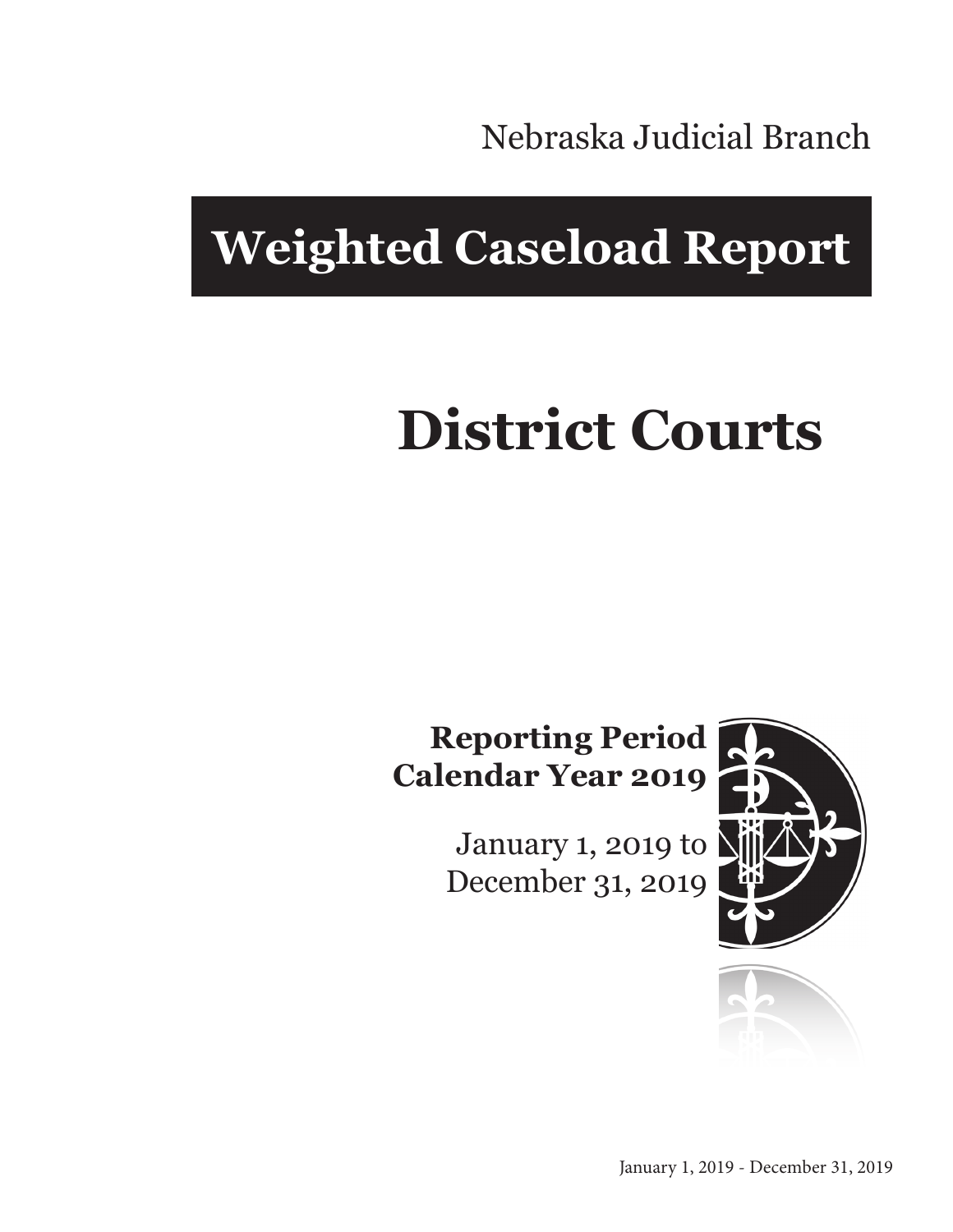### Nebraska District Courts Weighted Caseload Report

### Calendar Year 2019 **(**January 1, 2019 - December 31, 2019**)**

This Weighted District Court Caseload Report contains statistics for Nebraska's 93 District Courts, grouped into twelve Judicial Districts. The judiciary of Nebraska currently assesses the need for judicial positions using a weighted caseload method based on cases opened. Weighted caseload systems provide objective, standardized determinations of resource needs.

*No quantitative judgeship assessment method, including a weighted caseload system will determine the exact number of judges required within a judicial district. But quantitative methods, such as weighted caseload can approximate the need for judgeships and provide a point of reference or standard for comparing relative need among judicial districts. Other measures, both qualitative and quantitative, may be used in conjunction with the weighted caseload standard calculation to support the assessment of judicial need. In particular, should the standard calculation show the need for a fractional judge (less than the full-time equivalent), additional assessments as to the relative workload per judge within a district and travel per judge may be useful. Also, other useful measures may include analyses of budget constraints, population trends, and other factors that may differentially affect the need for judges across districts.*

#### **Mission of the Nebraska Administrative Office of the Courts:**

Under the direction of the Nebraska Supreme Court, the Administrative Office of the Courts' mission is to ensure the public has equal access to justice, using leadership, education, technology, and administrative services to implement consistent, efficient, and effective court practices.



**Corey R. Steel | Nebraska State Court Administrator Nebraska Supreme Court**

Rm. 1213 State Capitol | P.O. Box 98910 | Lincoln, NE 68509 T 402.471.3730 | F 402.471.2197 www.supremecourt.ne.gov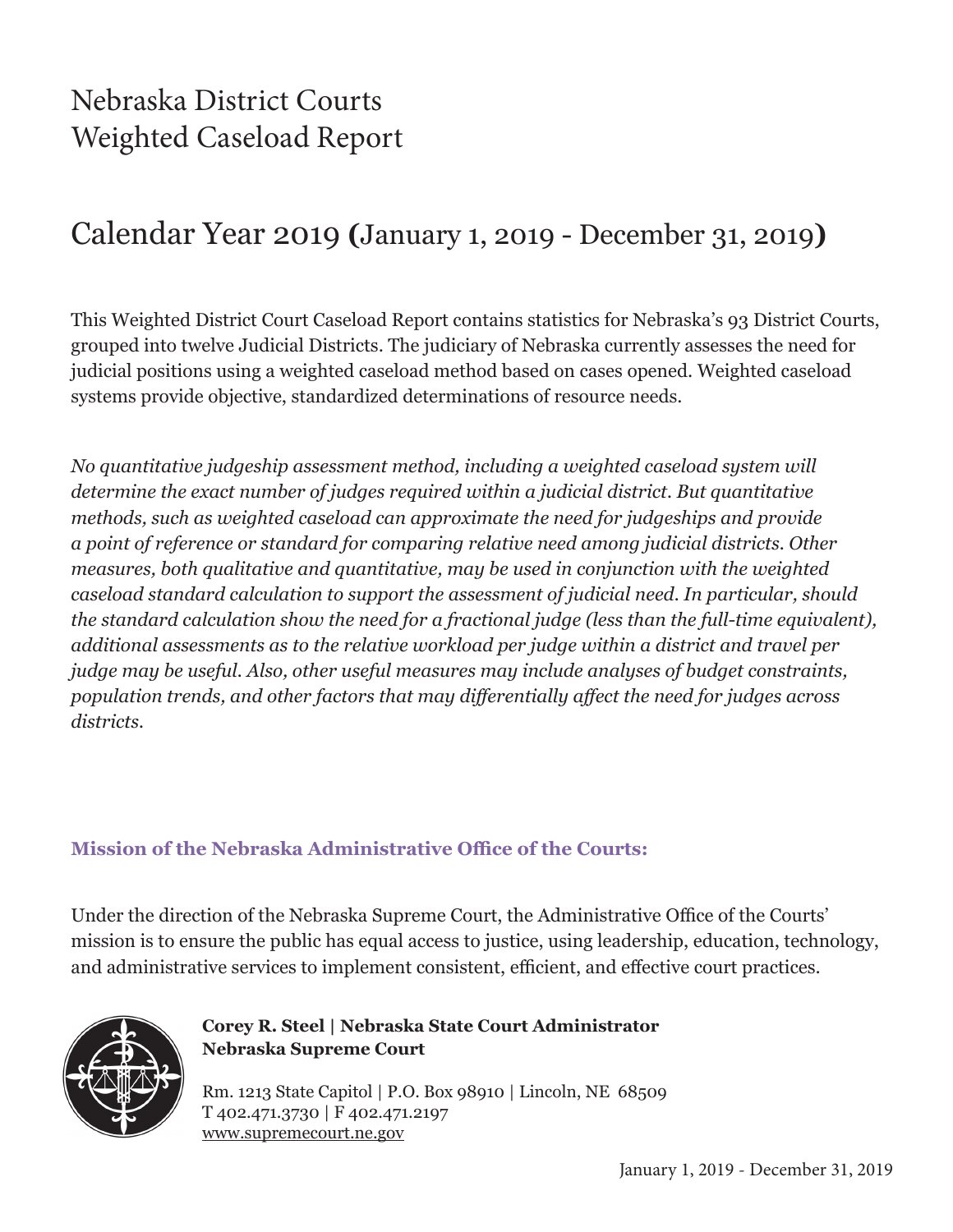#### Nebraska District Court Judicial Needs Calendar Year 2019 (January 1, 2019 - December 31, 2019)

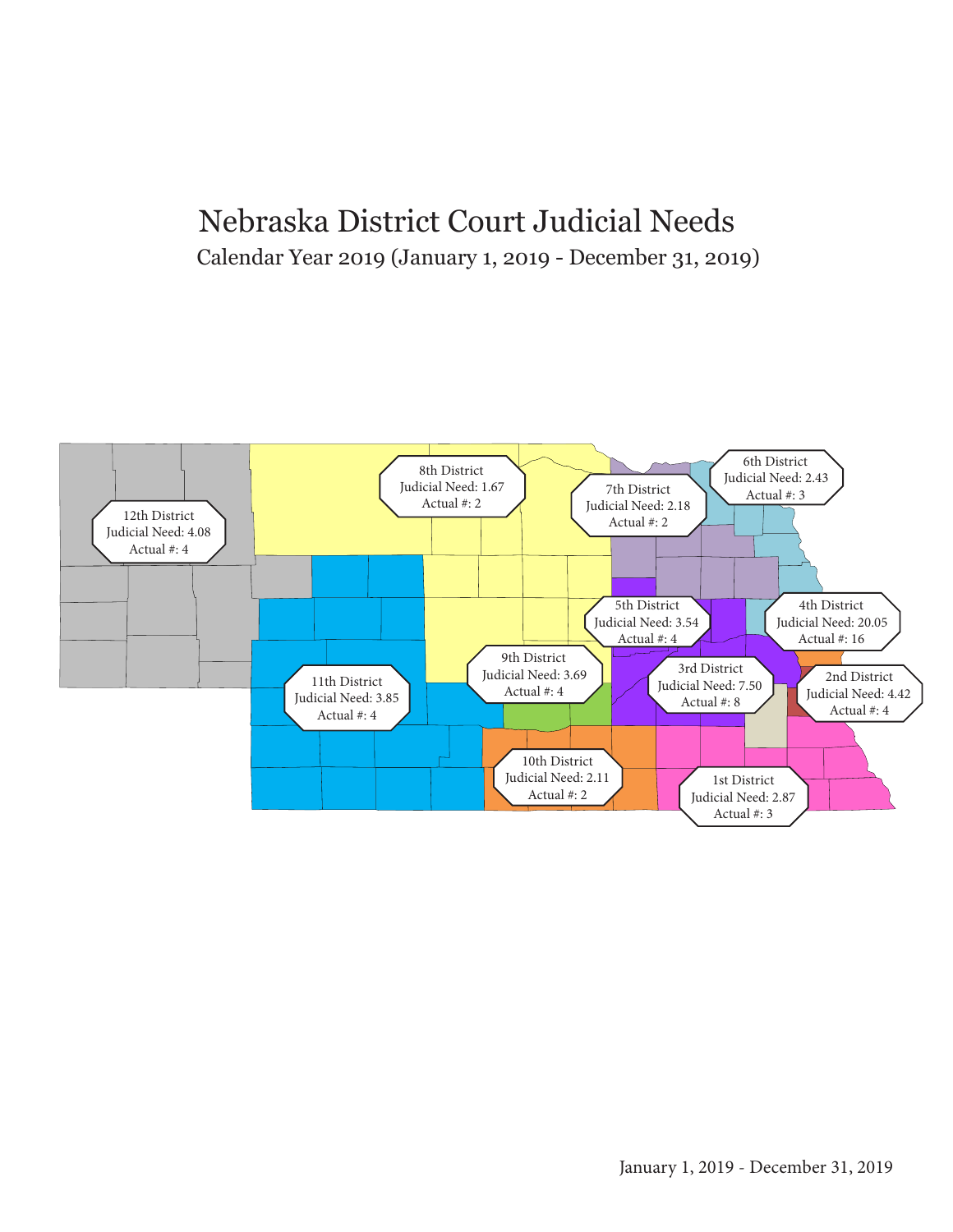#### Weighted Caseload Report 1st Judicial District - District Court

District court need for judges: 2.87 Current number of judges: 3

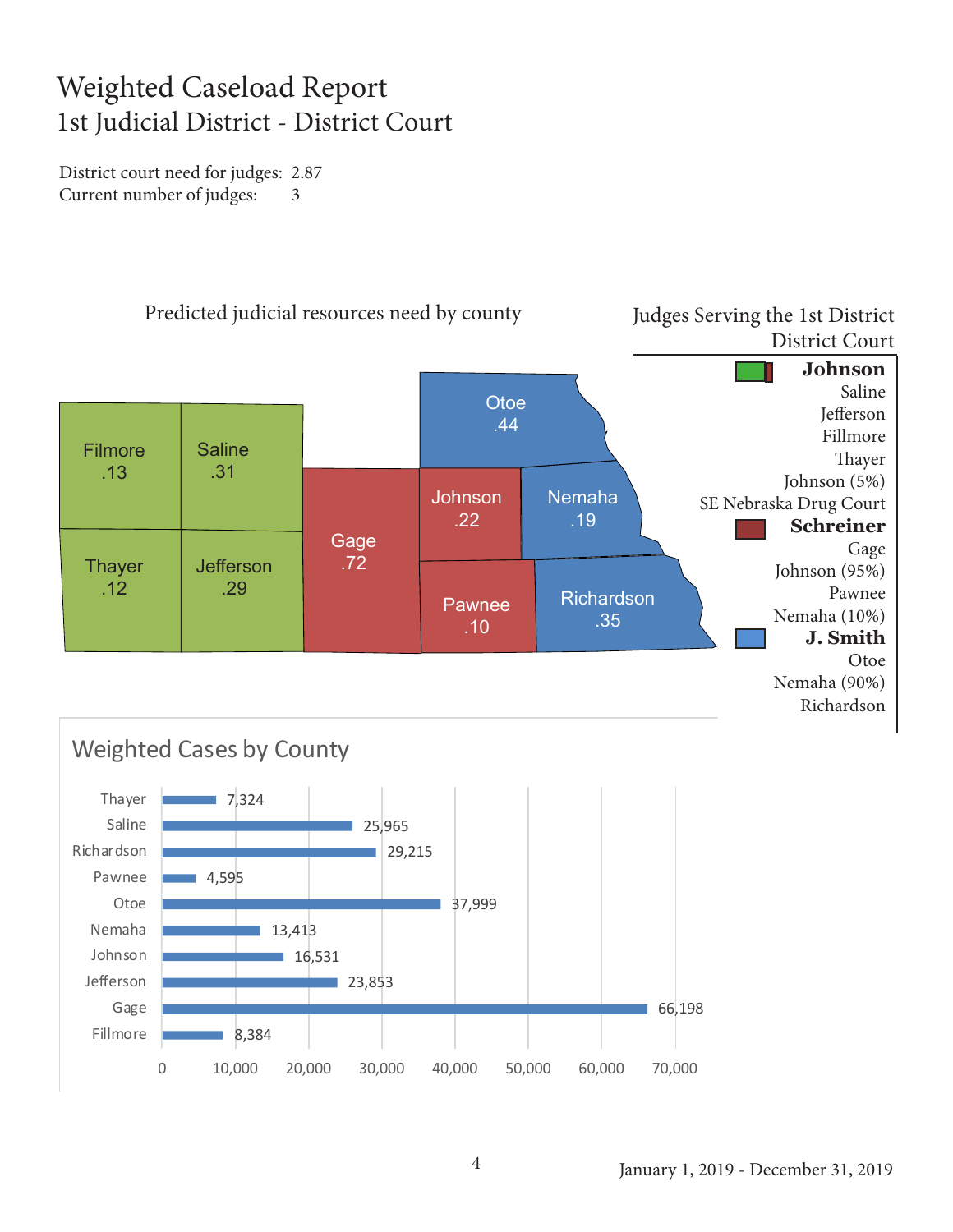#### Weighted Caseload Report 2nd Judicial District - District Court

District court need for judges: 4.42 Current number of judges: 4



Predicted judicial resources need by county





Judges Serving the 2nd District District Court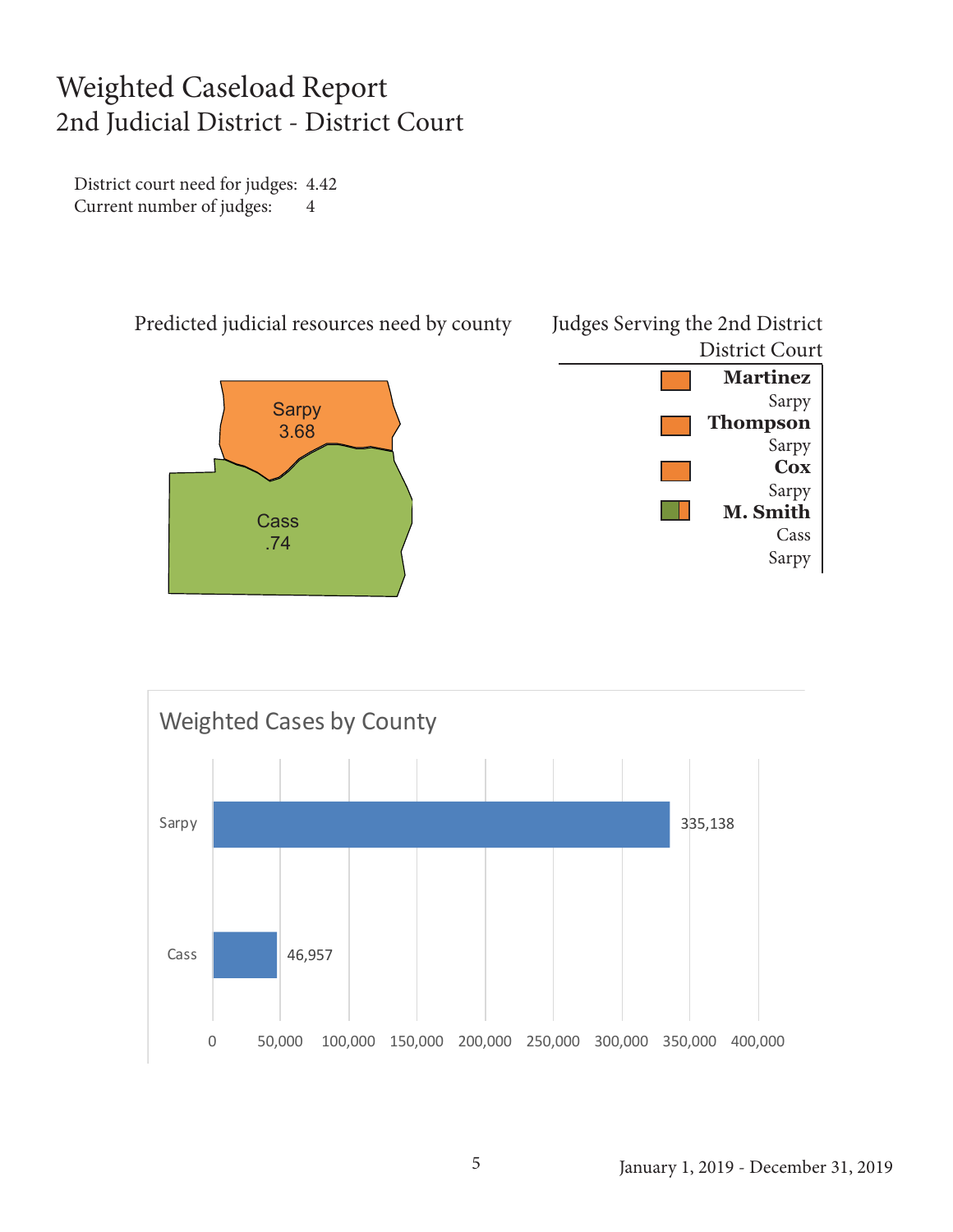#### Weighted Caseload Report 3rd Judicial District - District Court

District court need for judges: 7.50 Current number of judges: 8



Judges Serving the 3rd District District Court

> Colborn Ideus Jacobsen Maret McManaman Nelson **Otte** Strong

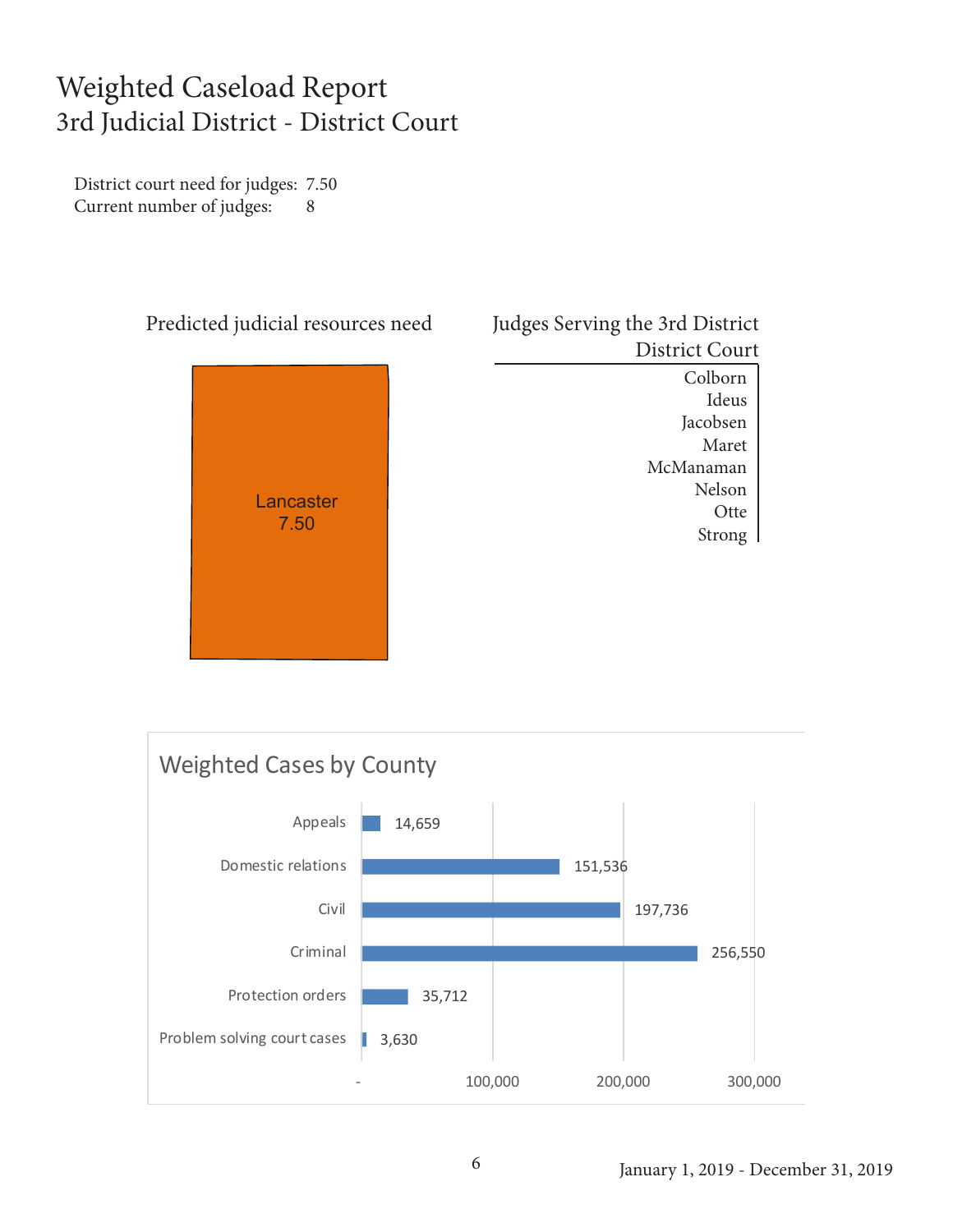#### Weighted Caseload Report 4th Judicial District - District Court

District court need for judges: 20.05 Current number of judges: 16



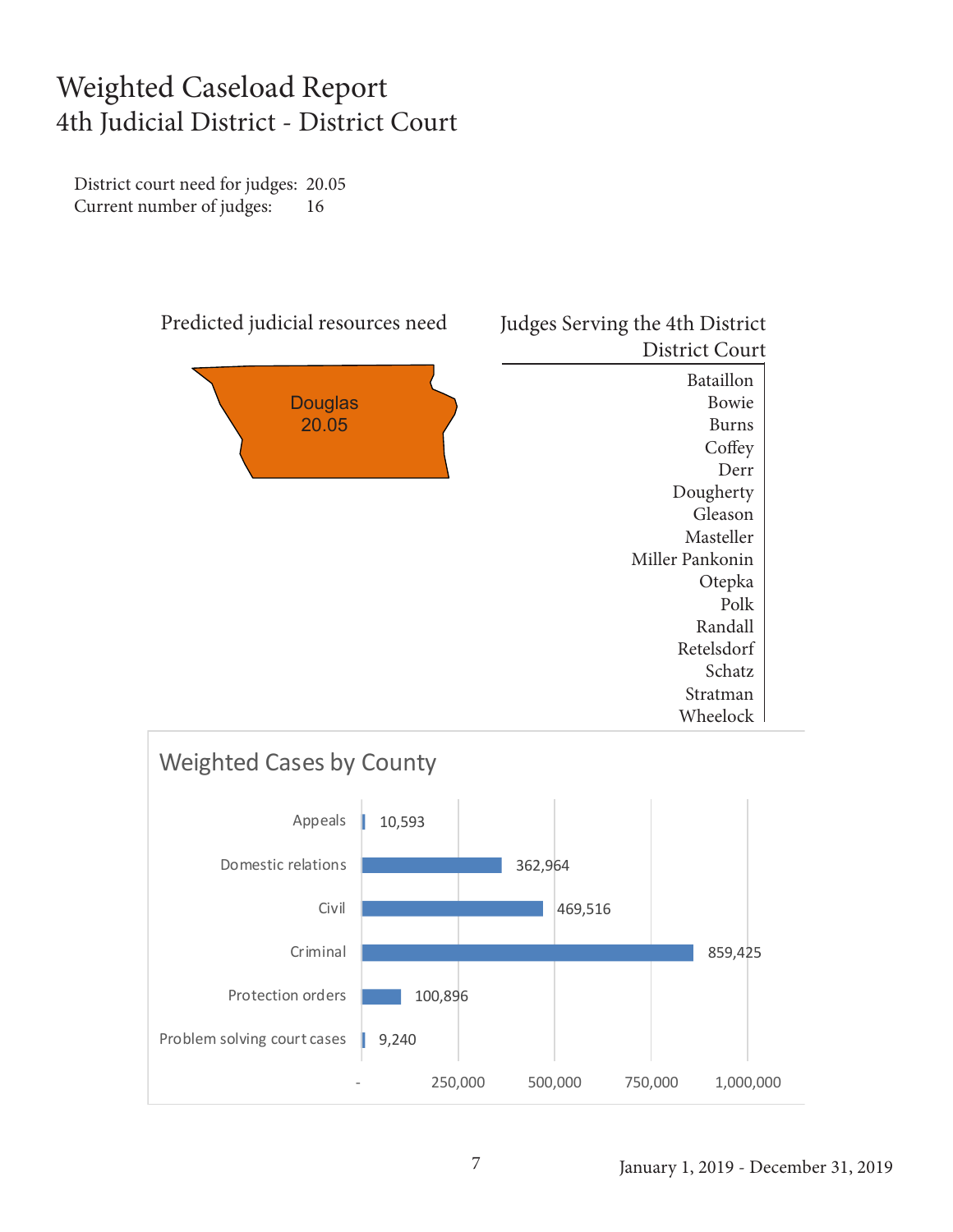#### Weighted Caseload Report 5th Judicial District - District Court

District court need for judges: 3.54 Current number of judges: 4



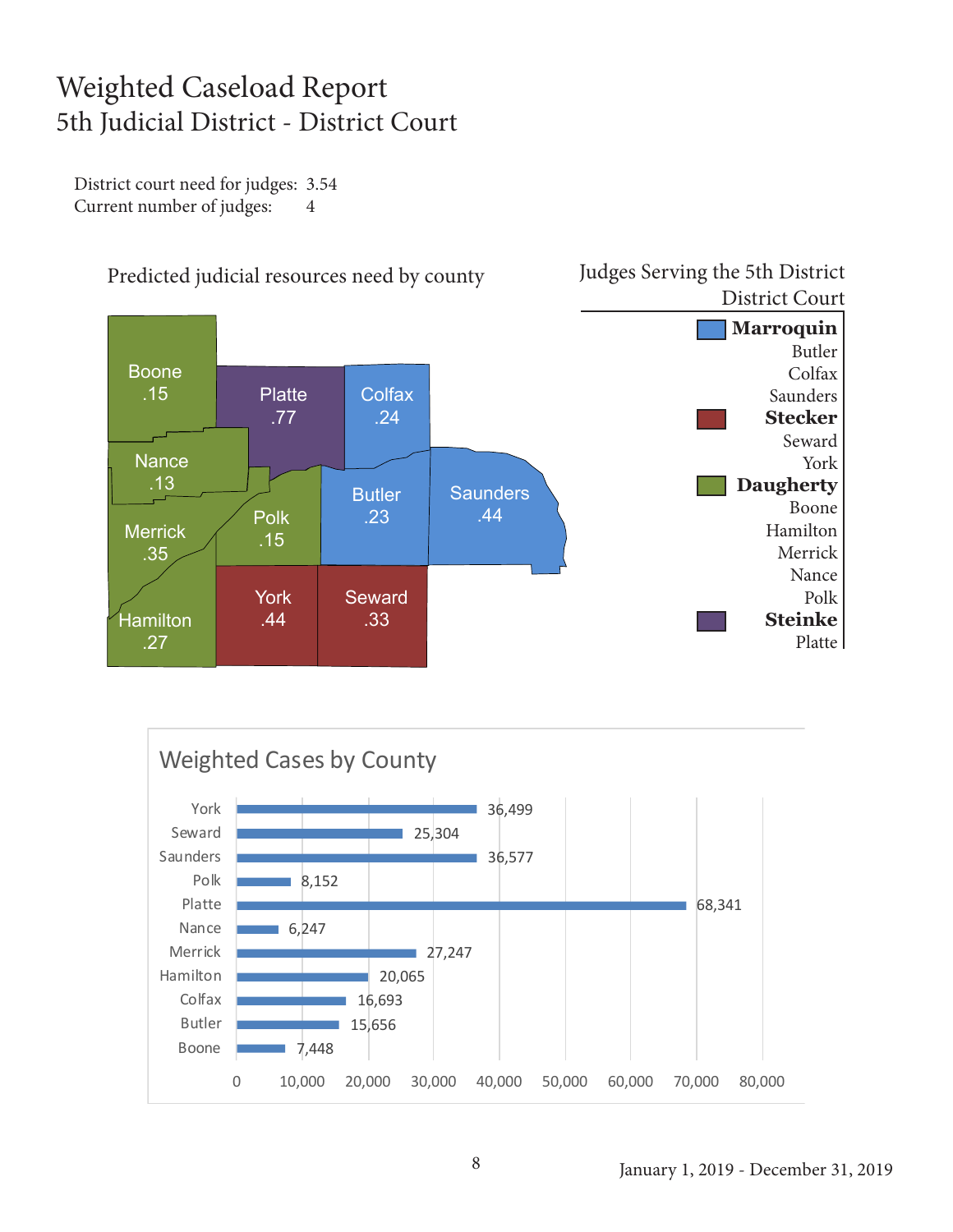#### Weighted Caseload Report 6th Judicial District - District Court

District court need for judges: 2.43 Current number of judges: 3







## Predicted judicial resources need by county Judges Serving the 6th District

January 1, 2019 - December 31, 2019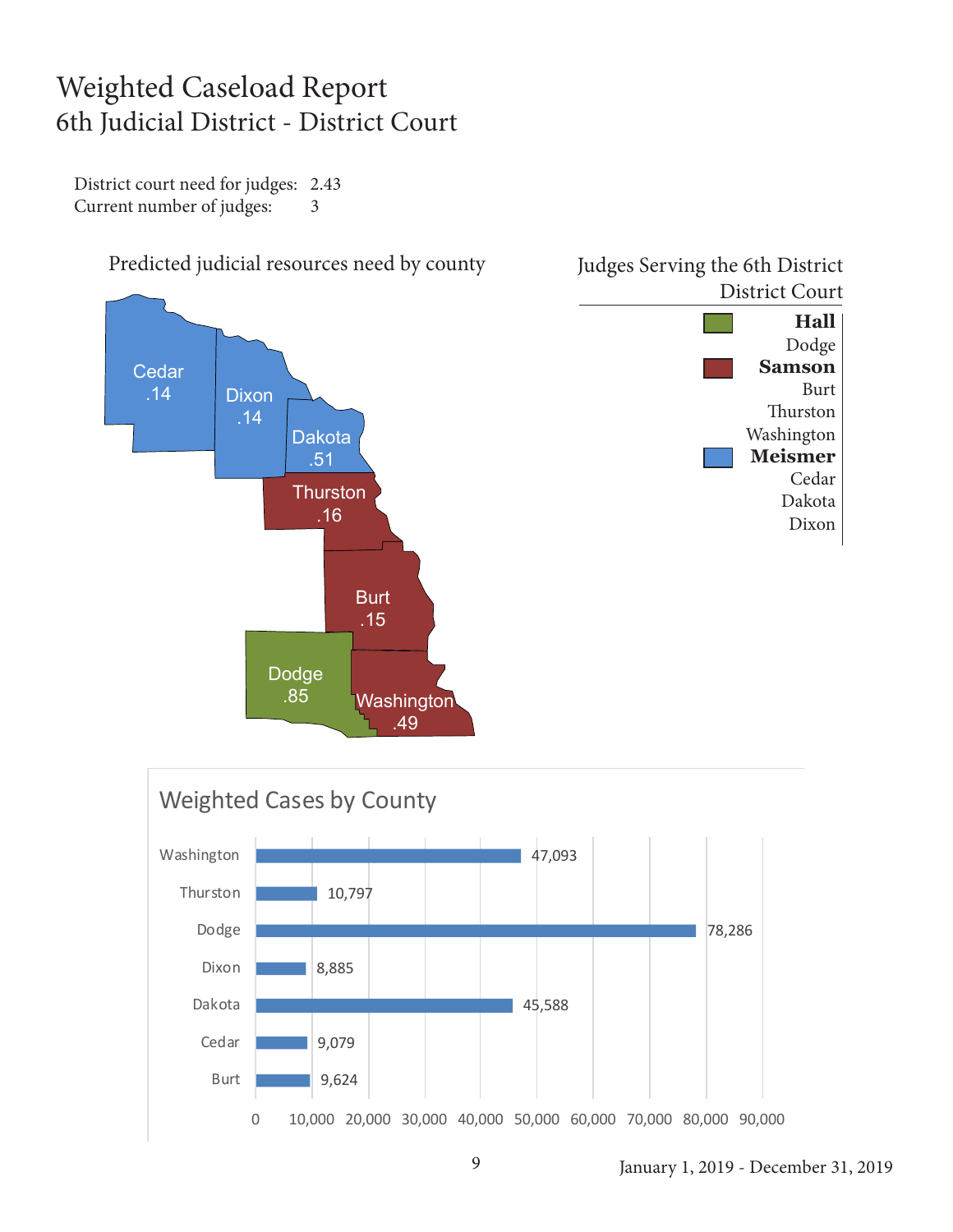#### Weighted Caseload Report 7th Judicial District - District Court

District court need for judges: 2.18 Current number of judges: 2



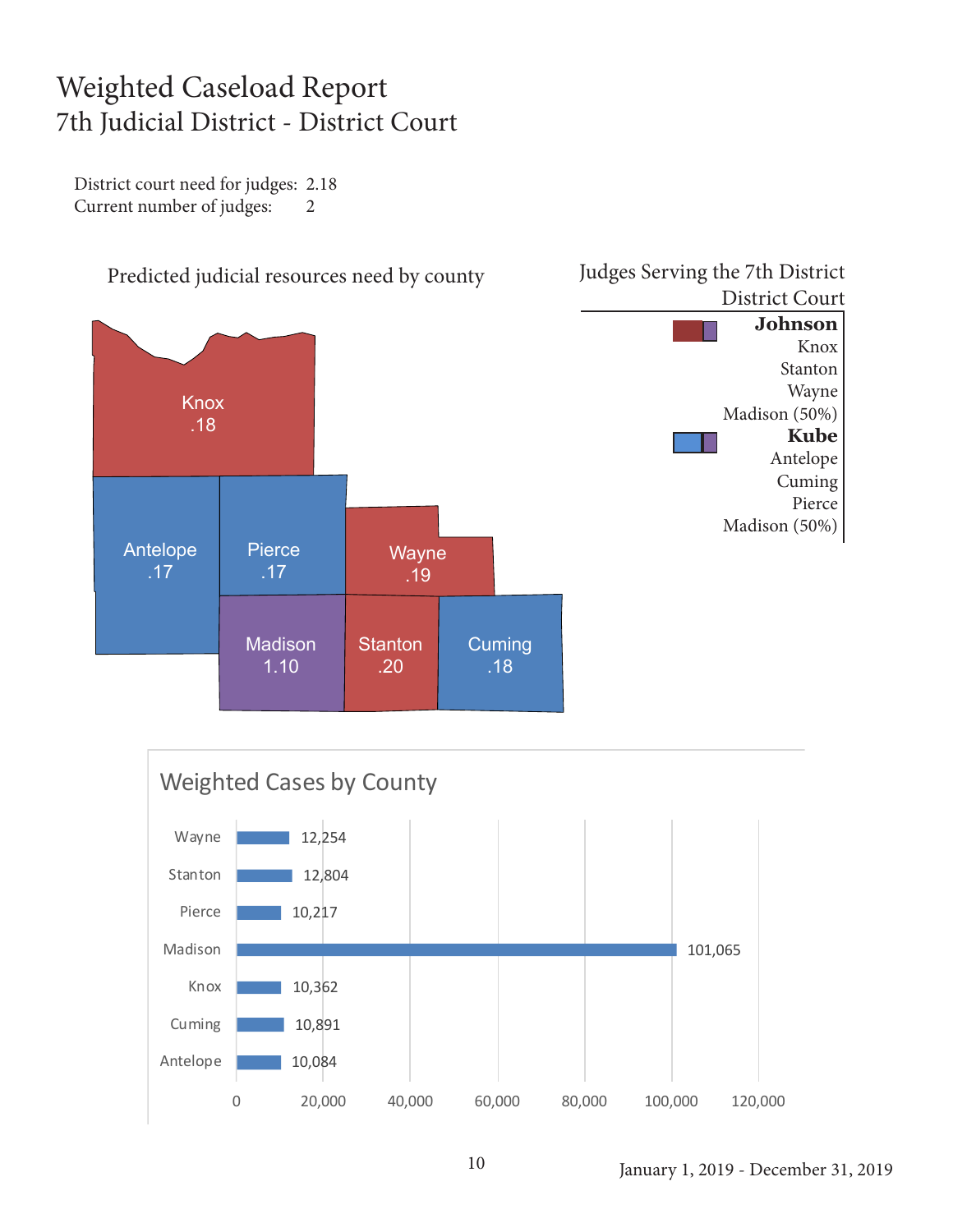#### Weighted Caseload Report 8th Judicial District - District Court

District court need for judges: 1.67 Current number of judges: 2

#### Predicted judicial resources need by county Judges Serving the 8th District

District Court





January 1, 2019 - December 31, 2019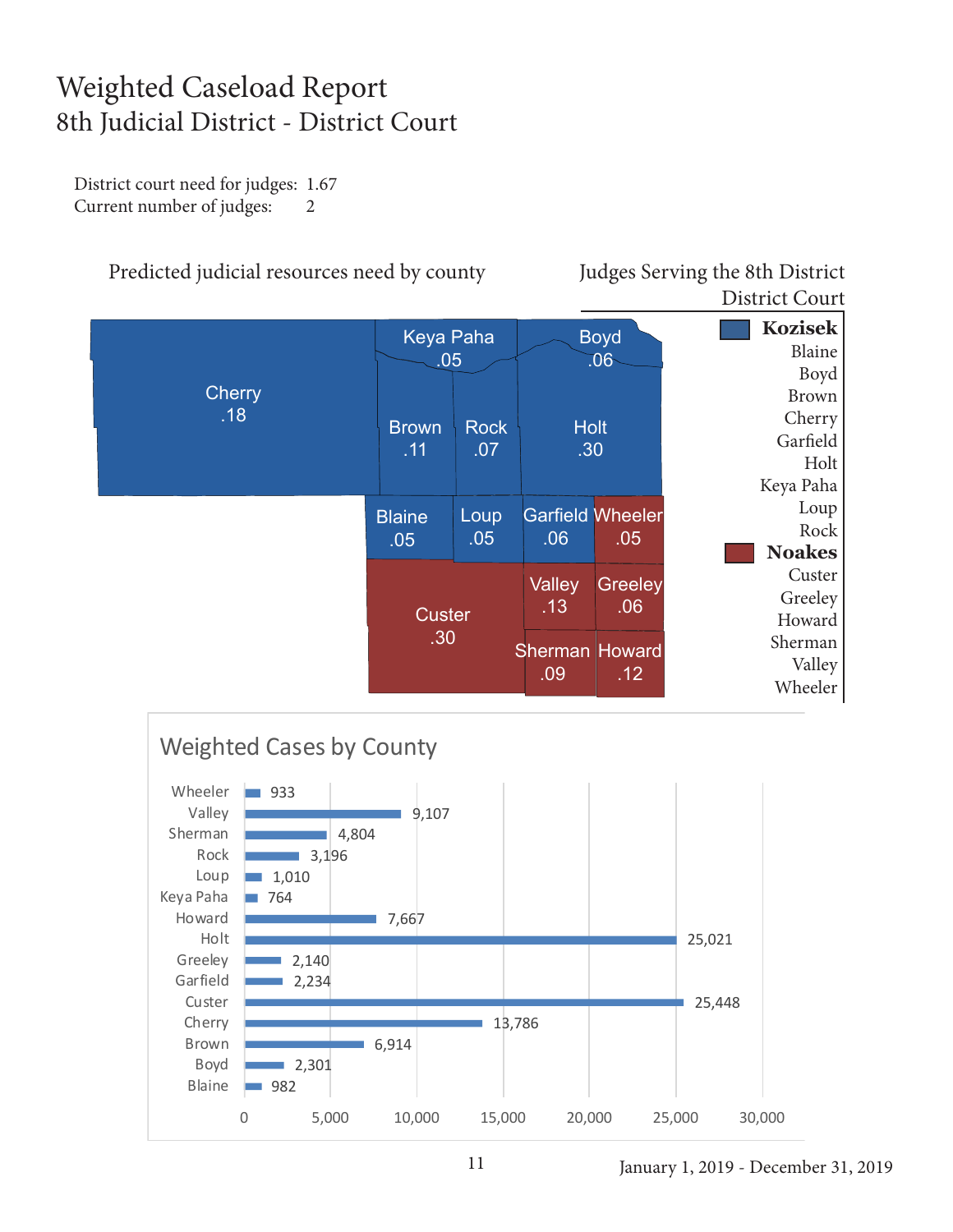#### Weighted Caseload Report 9th Judicial District - District Court

District court need for judges: 3.69 Current number of judges: 4



| <b>District Court</b> |                |
|-----------------------|----------------|
|                       | <b>Marsh</b>   |
|                       | <b>Buffalo</b> |
|                       | Hall           |
|                       | <b>Carson</b>  |
|                       | <b>Buffalo</b> |
|                       | Hall           |
|                       | <b>Butler</b>  |
|                       | Hall           |
|                       | Young          |
|                       |                |

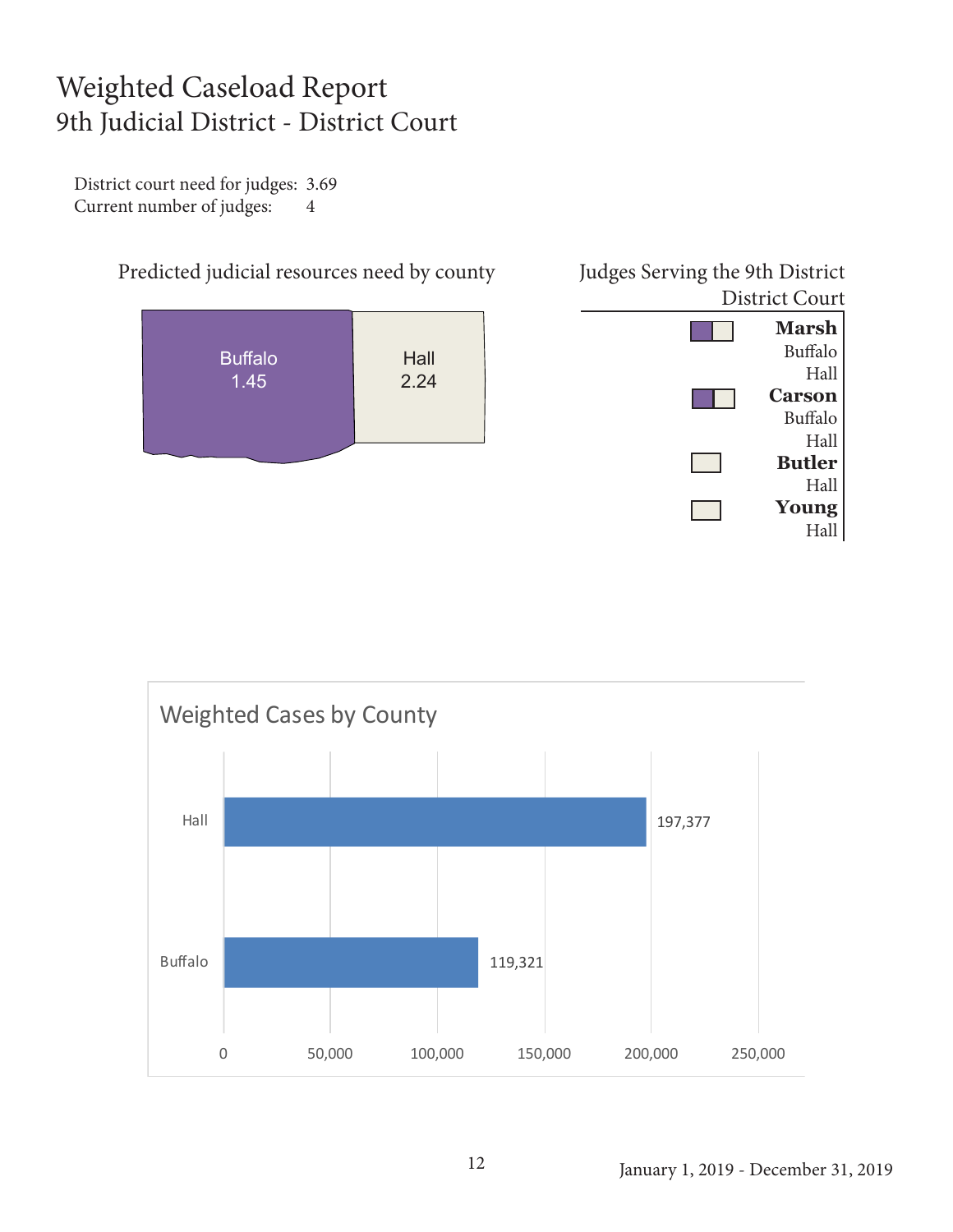#### Weighted Caseload Report 10th Judicial District - District Court

District court need for judges: 2.11 Current number of judges: 2



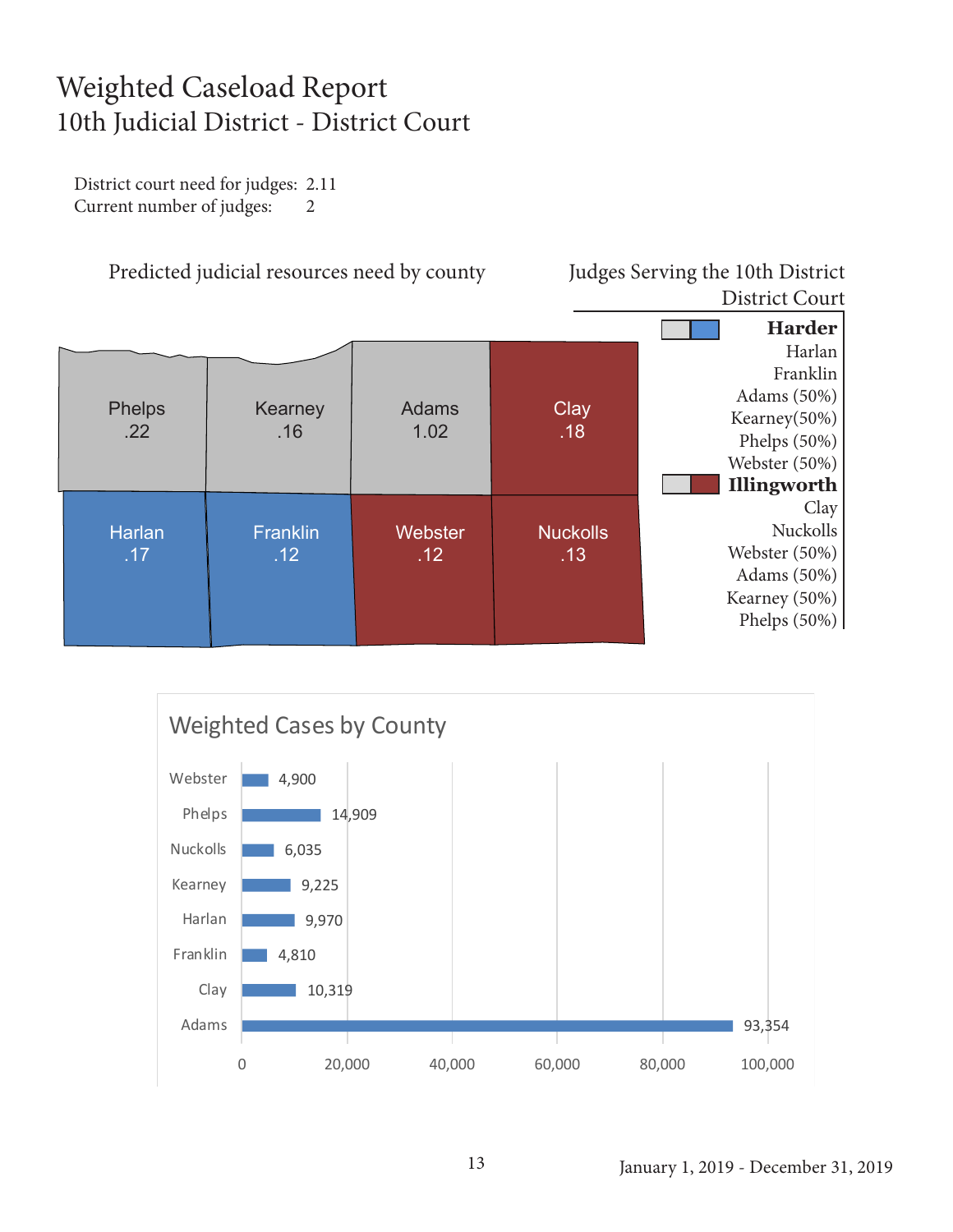#### Weighted Caseload Report 11th Judicial District - District Court

District court need for judges: 3.85 Current number of judges: 4